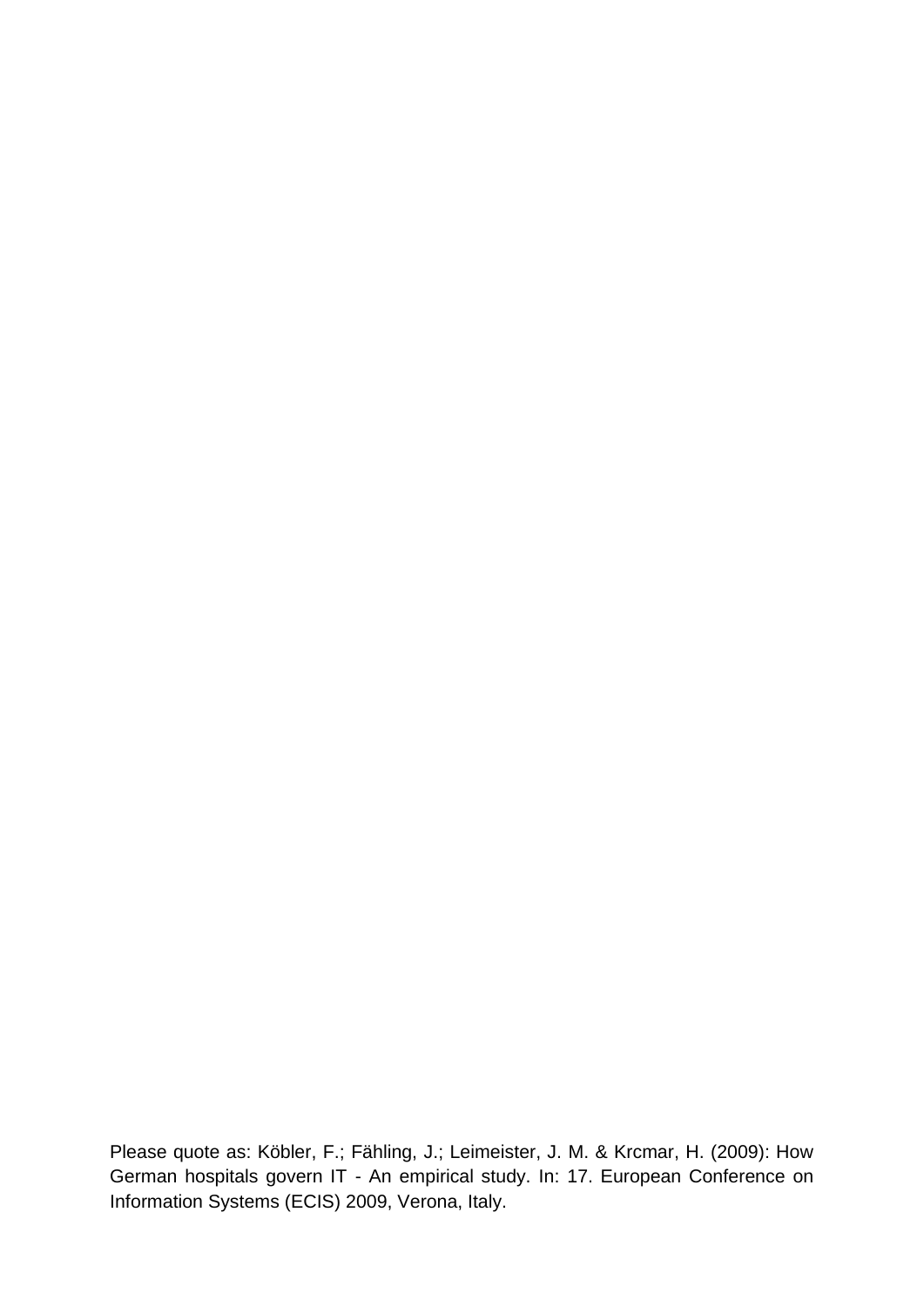# HOW GERMAN HOSPITALS GOVERN IT – AN EMPIRICAL EXPLORATION

- Köbler, Felix, Technische Universität München, Boltzmannstr. 3, 85748 Garching, Germany, felix.koebler@in.tum.de
- Fähling, Jens, Technische Universität München, Boltzmannstr. 3, 85748 Garching, Germany, jens.faehling@in.tum.de
- Leimeister, Jan Marco, Universität Kassel, Nora Platiel Str. 4., 34127 Kassel, Germany, leimeister@uni-kassel.de
- Krcmar, Helmut, Technische Universität München, Boltzmannstr. 3, 85748 Garching, Germany, krcmar@in.tum.de

### Abstract

*Health care services in German hospitals are causing immense expenses. Successful IT Governance might help to support specific challenges for every organization with an adequate use of IT. The market structure of hospitals in Germany is very heterogeneous, e.g. in size and sponsorship. This paper analyses the state of the art of IT Governance based on a survey among 220 IT executives in German hospitals. The quantitative analyses of collected survey data reveal that hospitals govern their IT differently according to size and sponsorship. In addition, our analyses show that decision-making authority for the IT budget rises with hospital size and is positively correlated with the fraction of IT projects in the overall IT budget. We also show that the investments in innovative IT projects increase with hospital size. Our study revealed that a high number of private and larger hospitals lack a systematic IT Governance approach within the decision domain on IT projects. This study is the first to shed light into the empirical situation of IT Governance in German hospitals.* 

*Keywords: IT Governance, IT Management, German hospitals, eHealth.* 

### **1 INTRODUCTION**

The expenses for healthcare services in the German healthcare sector were estimated at 239 billion euros in the year 2003, which constitutes an 11.1% share of the gross domestic product of the Federal Republic of Germany (Destatis 2006). Based on this background Germany is listed in the Top 10 of OECD countries for per capita expenses on health care services (Anderson et al. 2006) and according to the Federal Healthcare report of the Federal Statistical Office (2008b), about 59 billion Euros are spent in the hospital sector.

In many industrial branches innovative information technology (IT) and its use are key drivers for increasing effectiveness and efficiency in production processes for goods, services and successful business processes (Leimeister et al. 2009). The effect of IT usage in healthcare is found in medical service provisions (Jähn and Nagel 2004, Schweiger et al. 2007) and administrative support processes (Haas 2005, Lehmann 2005). Hacker and Schommer (2004) report on increased effectiveness and efficiency in examination, treatment and administrative processes in hospitals. IT usage can be a driver for diversification in competition and the creation of innovative strategic competitive advantages in hospitals and the health care sector (Piccoli and Ives 2005). Multiple studies report success of ITdriven improvements in administrative and business processes, e.g. information systems for the input and integration of treatment data, reminder functions, medicament management and medication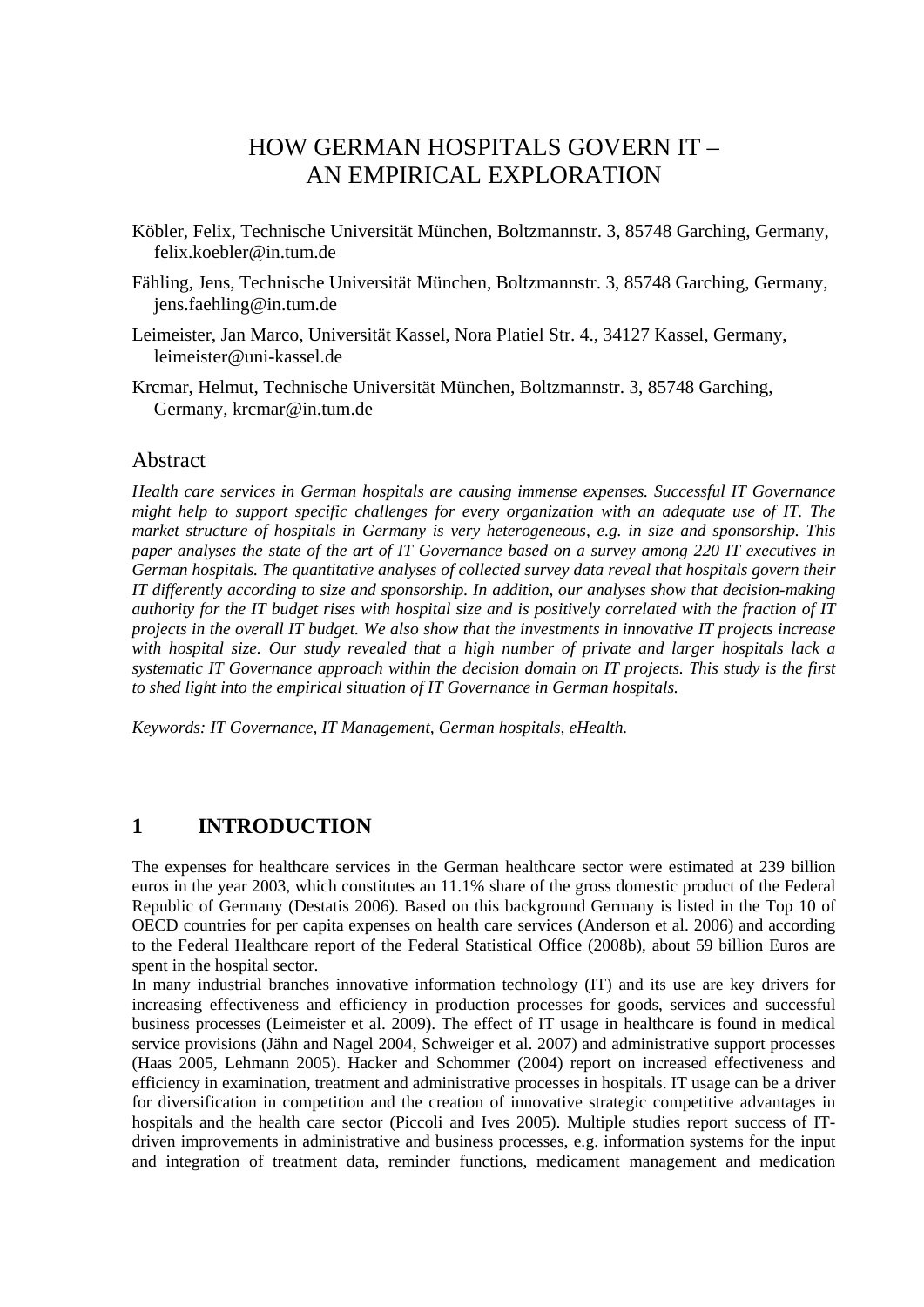(Crane and Raymond 2003, Leimeister et al. 2005, Raymond and Dold 2002). Since the early 1990s, studies have shown that cost reductions are not only generated by the automation of information accumulation and processing but additionally by contemporary and optimized information allocation for decision makers (Borzekowski 2002). This fact verifiably induces improved treatment quality (Apkon and Sighaviranon 2001, Hacker and Schommer 2004) and fostering of patients (Leimeister et al. 2008b, Nahm and Poston 2000).

Despite the economic importance of the health care sector and important role of hospitals, Information Systems research has not been able to generate empirically collected data and declarative and conceptual models on IT management and information allocation in hospitals. A number of recent studies are either driven conceptually or are missing hypotheses testing on an empirical basis (Sachs 2005). Other studies focusing on special tasks of IT management, e.g. investment and budget decision making (Bernnat 2006), are missing the application of statistical analysis methods (Riedel 2006) or lack statistical significant results because of low participation numbers (Irving and Nevo 2005).

To close the gap in academic research and based on the above-mentioned immense expenses for health care services in Germany, a unique and empirically broad state of the art descriptive study on IT Governance in German hospitals was conducted.

#### **1.1 Motivation for the study**

In conducting this study, we were inspired by the approach taken by Weill and Ross (2004), who describe two sources of motivation when conducting a study on IT Governance in corporations. Weill and Ross were motivated by the stock-market premiums given to firms with excellent corporate governance and therefore "suspected a similar premium existed for excellent IT governance" (Weill 2004) and the "fact that relatively sophisticated financial governance in most enterprises could provide a good model for IT Governance" (Weill 2004). In addition, we identified a previously described gap in academic research on IT management and specifically IT Governance in German hospitals. Our motivation derives from the assumption that differences in IT Governance structures and operationalization exist across hospital size and sponsorship.

The foundation of our motivation derives from the results of survey studies conducted in the scope of the Krankenhaus-Barometer (Blum et al. 2007), which indicates differences in types of sponsorship and hospital size.

|                                                                  |          | <b>Hospital Sponsorship</b> |            |      |         |                |  |  |
|------------------------------------------------------------------|----------|-----------------------------|------------|------|---------|----------------|--|--|
| <b>Future Objectives</b><br>(values between 1 and 5; $n = 304$ ) | public   |                             | non-profit |      | private |                |  |  |
|                                                                  | mean     | rank                        | mean       | rank | mean    | rank           |  |  |
| patient satisfaction                                             | 4.6      |                             | 4.6        |      | 4.6     |                |  |  |
| high process quality                                             | 4.5      | 2                           | 4.5        |      | 4.5     | $\overline{2}$ |  |  |
| good image of the hospital                                       | 4.5      | 3                           | 4.4        | 3    | 4.3     | 3              |  |  |
| intensification of the relationship between hospital and         | 4.2      | 4                           | 4.1        | 4    | 4.2     |                |  |  |
| medical practices                                                |          |                             |            |      |         |                |  |  |
| $($ )                                                            | $\cdots$ | .                           | ( )        | .    | . 1     | .              |  |  |
| revenue increase                                                 | 3.6      | 10                          | 3.4        | 11   | 3.8     | 8              |  |  |
| realization of profit                                            | 3.4      | 11                          | 3.4        | 12   | 3.8     |                |  |  |
| achieving the highest possible return on investment              | 2.7      | 12                          | 2.8        | 13   | 3.7     | 10             |  |  |

*Table 1. Importance of future objectives across hospital sponsorship (extract from (Blum et al. 2007))* 

Table 1 displays the importance of hospital future objectives based on arithmetic mean and ranks results according to the type of hospital sponsorship. Although, the primary future objectives are identical across the three types of hospital sponsorship, we also see major differences. In all types of sponsorship, patient satisfaction, high process quality, the good image of the hospital and intensification of the relationship between hospital and medical practices, are the most fundamental objectives. However, private hospitals focus more on economic objectives than public (e.g. university)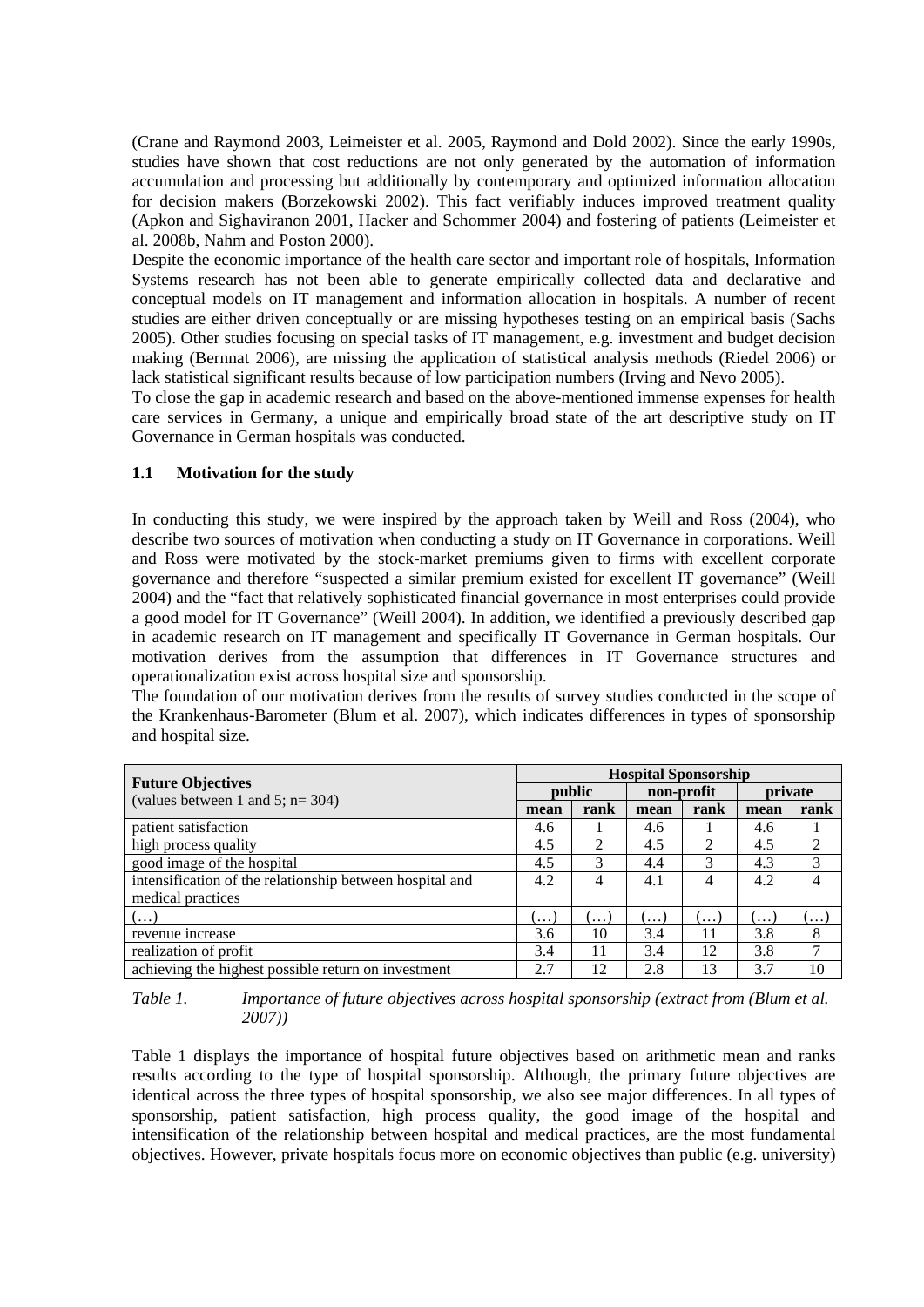and non-profit hospitals (e.g. comparable by type of sponsorship to organizations like the Red Cross). Increasing revenue, realizing profit and achieving the highest possible return on investment are ranked higher by survey participants from privately sponsored hospitals. We reflect that the realization of the mentioned objectives is achievable through a value proposition of IT utilization based on findings by Fähling et al. (2009), who found that IT utilization traces back to decisions and that these decisions are primarily influenced by the IT Governance. To consolidate our assumption of the influence of IT Governance, we hereby derive (1) revenue increase by the utilization of administrative information systems that support process cost controlling and increase the rate of return on capital employed through the allocation of (information) resources, (2) realization of profit by the utilization of medical information systems that enable new business models and treatment methods and (3) highest possible return on investment by optimized and more efficient treatment methods supported by medical information systems.

Table 2Table 2 displays composite results of a survey conducted by the Deutsches Krankenhausinstitut (Blum et al. 2007) which describes the differences in hospital size (measured by the number of beds) on the basis of three survey items. We assume that the chosen items: cooperations between hospitals, mergers between hospitals and new allocation of tasks between medical and nonmedical staff, call for different IT Governance cultures and models.

|                                                  | Hospital size $(n=304)$ |                 |             |  |  |
|--------------------------------------------------|-------------------------|-----------------|-------------|--|--|
| <b>Survey item</b> (frequency of occurrence)     | 50 to 299 beds          | 300 to 599 beds | $>600$ beds |  |  |
| Cooperations between hospitals since 2004        | 43.9%                   | 53.3 %          | 56.5 %      |  |  |
| Mergers between hospitals since 2004             | 7.5 %                   | 11.1%           | 16.1%       |  |  |
| New allocation of tasks between medical and non- | 14.0 %                  | 23.0 %          | 38.7 %      |  |  |
| medical staff                                    |                         |                 |             |  |  |

*Table 2. Importance of objectives across hospital size (extract from (Blum et al. 2007))* 

Cooperations and mergers between hospitals require a flexible and interoperable IT landscape, which should have consequences for the IT Governance — especially in large hospitals. To enable and support many reallocations of tasks between medical and non-medical staff, IT managers should have a high degree of decision-making authority, and must understand the requirements of their medical and non-medical clients.

## **2 IT GOVERNANCE IN HOSPITALS**

Weill and Ross (2004) state that "the difference between management and governance is like the difference between a soccer team running harder and practicing longer and the stepping back to analyze its composition and game strategy". The result of an analysis may be that a team needs to introduce new coaches or different playing positions or provide diverse decision making responsibilities. Therefore a company and respectively a hospital organization needs to involve different people in "IT decisions, designing new ways or making IT-related decisions, or developing new techniques for implementing IT decisions" (Weill and Ross 2004) to achieve more value from IT artifacts. Along with other definitions of IT Governance (IT-Governance-Institute 2000, Krcmar 2005, Van Grembergen 2003), Weill defines IT Governance as "specifying the framework for decision rights and accountabilities to encourage desirable behavior in the use of IT" (Weill 2004). The definition implies a strict separation between management and governance. Whereas management talks about the specific decisions that are made, governance "is about systematically determining who makes each type of decision (a decision right), who has input to a decision (an input right), and how these people (or groups) are held accountable for their role" (Weill 2004). Consequently, the IT Governance framework proposes five major decision domains and six exclusive governance archetypes for making IT decisions. These were adopted and linguistically adjusted and translated into German to fit common expressions used in praxis and the German health care sector. Table 3Table 3 displays information on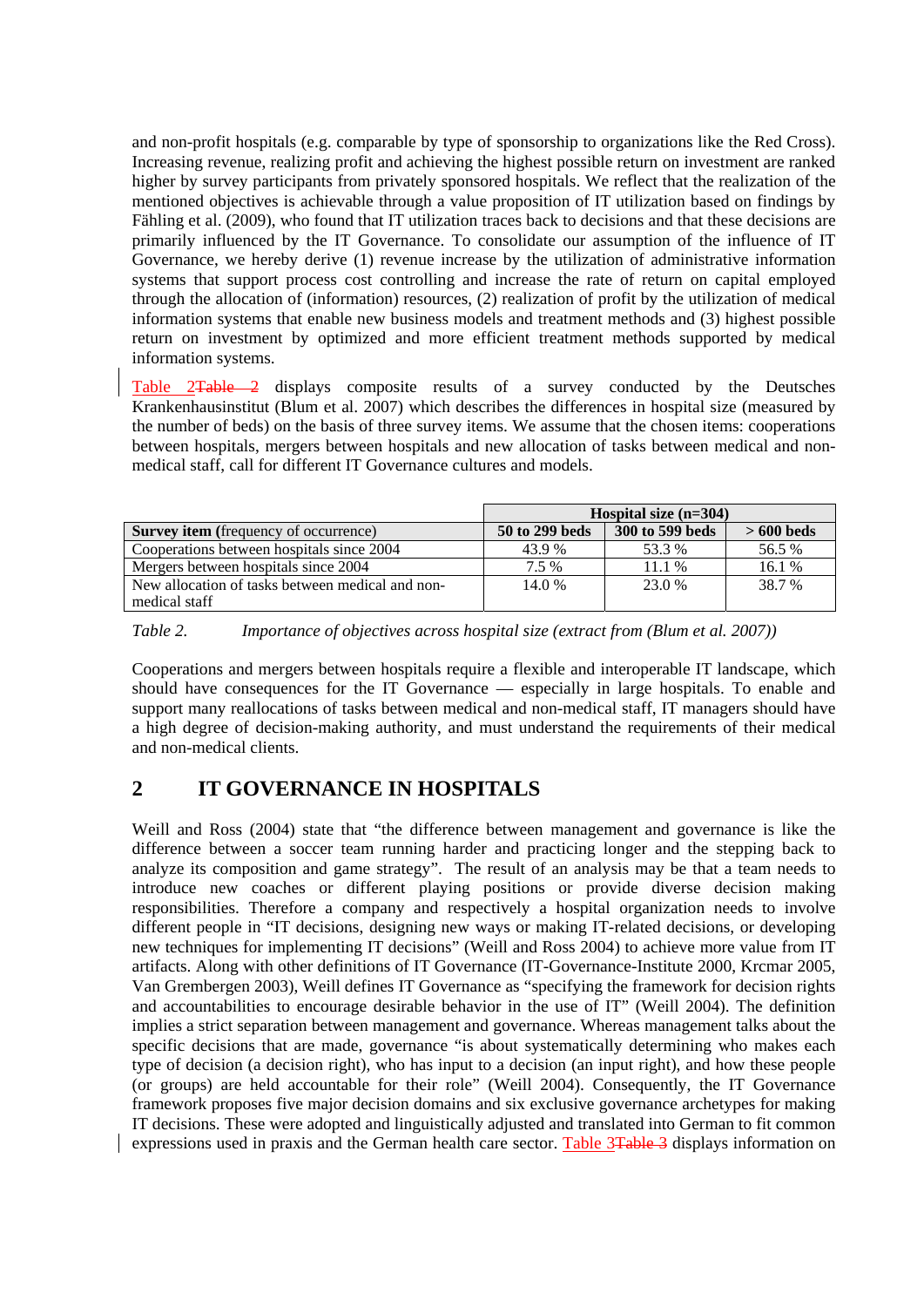the decision domains according to Weill (2004) and the corresponding terminology used in the underlying study and analyses (see Figure 3).

| <b>Decision domains</b><br>according to Weill (2004) | <b>Decision domains</b><br>adopted and linguistically | <b>Description according to Weill (2004)</b>               |
|------------------------------------------------------|-------------------------------------------------------|------------------------------------------------------------|
|                                                      | adjusted                                              |                                                            |
| <b>IT</b> Principles                                 | <b>IT Strategy</b>                                    | High-level statements about how IT is used in the          |
|                                                      |                                                       | business                                                   |
| IT Architecture                                      | <b>IT Standards</b>                                   | Standardization of technical capabilities that should be   |
|                                                      |                                                       | standardized enterprise-wide to support IT efficiencies    |
|                                                      |                                                       | and facilitate process standardization and integration.    |
|                                                      |                                                       | Activities that must be standardized enterprise-wide to    |
|                                                      |                                                       | support data integration                                   |
|                                                      | <b>IT</b> Applications                                | An integrated set of technical choices to guide the        |
|                                                      |                                                       | organization in satisfying business needs. The             |
|                                                      |                                                       | architecture is a set of policies and rules for the use of |
|                                                      |                                                       | IT and plots a migration path to the way business will be  |
|                                                      |                                                       | done (includes data, technology, and applications)         |
| <b>IT Infrastructure Strategies</b>                  | IT Infrastructure                                     | Strategies for the base foundation of budgeted IT          |
|                                                      |                                                       | capability (both technical and human), shared              |
|                                                      |                                                       | throughout the firm as reliable services, and centrally    |
|                                                      |                                                       | coordinated (e.g., network, help desk, shared data)        |
| <b>Business Application Needs</b>                    | IT Projects                                           | Specifying the business need for purchased or internally   |
|                                                      |                                                       | developed IT applications                                  |
| IT Investment and                                    | IT Investments / IT Budget                            | Decisions about how much and where to invest in IT         |
| Prioritization                                       |                                                       | including project approvals and justification techniques   |

*Table 3. Decision domains according to Weill (2004)* 

Based on considerations of corporate governance, state governance and information politics, Weill and Ross identified six IT governance archetypes; namely, *Business Monarchy, IT Monarchy, feudal, federal, IT Duopoly* and *anarchy*, through a logical combination of above mentioned decision maker types. Table 4Table 4 displays the IT Governance archetypes which describe the combination of people who have either decision rights or input in IT decisions (Weill and Ross 2004) and short descriptions outlining each archetype.

|                                    | <b>Corporation decision makers</b>                                                                                                                                                                | <b>CxO</b> Level<br><b>Executives</b>                                                | Corp. IT<br>and/or<br><b>Business</b><br>Unit IT     | <b>Business Unit</b><br><b>Leaders or</b><br><b>Process</b><br>Owners                 |
|------------------------------------|---------------------------------------------------------------------------------------------------------------------------------------------------------------------------------------------------|--------------------------------------------------------------------------------------|------------------------------------------------------|---------------------------------------------------------------------------------------|
|                                    | <b>Hospital decision makers</b>                                                                                                                                                                   | <b>Hospital</b><br>and/ $or$<br>polyclinical <sup>1</sup> /<br>clinical<br>directors | <b>Central</b><br>hospital<br>IT and/or<br>clinic IT | <b>Clinic</b><br>directors or<br>head of<br>department/<br>assistant<br>med. director |
| Governance<br>Archetype            | <b>Description according to Weill and Ross (2004)</b>                                                                                                                                             |                                                                                      |                                                      |                                                                                       |
| <b>Business</b><br><b>Monarchy</b> | A group of, or individual, business executives (i.e., CxOs).<br>Includes committees comprised of senior business<br>executives (may include CIO). Excludes IT executives<br>acting independently. | X                                                                                    |                                                      |                                                                                       |
| <b>IT Monarchy</b>                 | Individuals or groups of IT executives.                                                                                                                                                           |                                                                                      | $\mathbf{x}$                                         |                                                                                       |
| Feudal                             | Business unit leaders, key process owners or their<br>delegates.                                                                                                                                  |                                                                                      |                                                      | $\mathbf{x}$                                                                          |

<sup>&</sup>lt;sup>1</sup> Polyclinic is a clinic for ambulant therapy.

 $\overline{a}$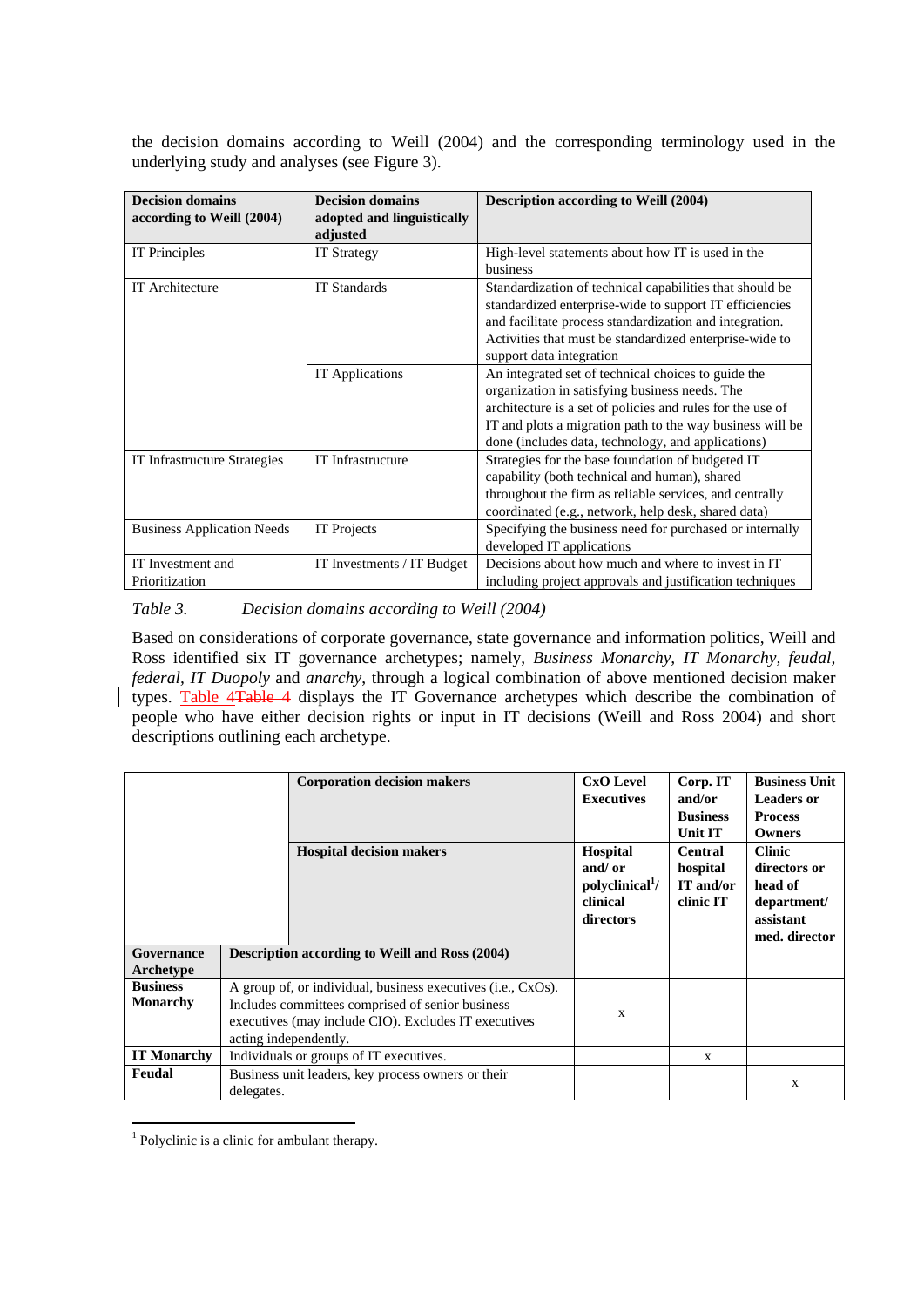| Federal           | C level executives and at least one other business group                                                                 |  |  |
|-------------------|--------------------------------------------------------------------------------------------------------------------------|--|--|
|                   | (e.g., CxO and business unit leaders)—IT executives may<br>be an additional participant. Equivalent to a country and its |  |  |
|                   | states working together.                                                                                                 |  |  |
| <b>IT Duopoly</b> | IT executives and one other group (e.g., CxO or business                                                                 |  |  |
|                   | unit leaders).                                                                                                           |  |  |
| Anarchy           | Each individual user                                                                                                     |  |  |

*Table 4: Six IT Governance archetypes (Source: according to Weill (2004) and Weill and Ross (2004))* 

Additionally, Table 4Table 4 shows the results of the organizational and hierarchical entity mapping between corporation and hospital decision makers. The aim of the underlying study is to deliver first insights regarding the empirical situation of IT Governance in German Hospitals by conducting a descriptive analysis of collected data.

## **3 RESEARCH DESIGN**

### **3.1 Research method**

In order to explore the IT Governance in German hospitals, we conducted 12 expert interviews on IT Governance in German hospitals to structure the research objective and questionnaire. The data was collected through a standardized online questionnaire. The questionnaire was adjusted linguistically to fit the professional domain terminologies of IT executives in German hospitals. The duration of the survey was three months, from March to June 2008. The questionnaire forms were pre-tested among ten experts and adjusted in advance where required. Address data was collected from commercially available domain-specific address data collections and internally compiled address data sets. After consolidation of address data sources and validation of doubles, 2391 different hospitals and medical institutions could be identified as potential participants. The numbers show that multiple contact persons in the same professional domain per institution/hospital were contacted. All mailings included an individual code to avoid multiple participations. The average response time for the questionnaire was approximately 30 minutes. The data collection included two follow-up calls for participation through email and postal mailings. Additionally, two articles describing the study, including a call for participation, were published in professional journals: *Krankenhaus-IT Journal* and *Management & Krankenhaus*. The results presented below are based on descriptive analysis of relative frequencies, ttests and correlations with the use of the correlation coefficient by Spearman.

### **3.2 Structure**

After two researchers independently and iteratively conducted a data cleaning process, 206 data sets (11 anonymous) were collected from IT executives through the online questionnaire. More than two thirds of the IT executives (70%) hold an academic certification, whereas 30% graduated with an apprenticeship certificate.

| <b>Caption:</b> | Sponsorship   |                |             |         |       |       |                |             |         |      |       |                |             |         |       |
|-----------------|---------------|----------------|-------------|---------|-------|-------|----------------|-------------|---------|------|-------|----------------|-------------|---------|-------|
| * absolute      | <b>Public</b> |                |             |         |       |       | <b>Private</b> |             |         |      |       | Non-profit     |             |         |       |
|                 |               | Number of beds |             |         |       |       | Number of beds |             |         |      |       | Number of beds |             |         |       |
|                 | 200           | $200 -$<br>799 | $>=$<br>800 | $abs.*$ | $\%$  | 200   | $200 -$<br>799 | $>=$<br>800 | $abs.*$ | $\%$ | 200   | $200 -$<br>799 | $>=$<br>800 | $abs.*$ | $\%$  |
| IT              |               |                |             |         |       |       |                |             |         |      |       |                |             |         |       |
| executive       | 12            | 49             | 20          | 81      | 40.5% | 13    | 19             | 6           | 38      | 19%  | 15    | 59             | −           | 81      | 40,5% |
| %               | 14.8%         | 60.5%          | 24.7%       |         |       | 34.2% | 50%            | 15.8%       |         |      | 18.5% | 72.8%          | 8.7%        |         |       |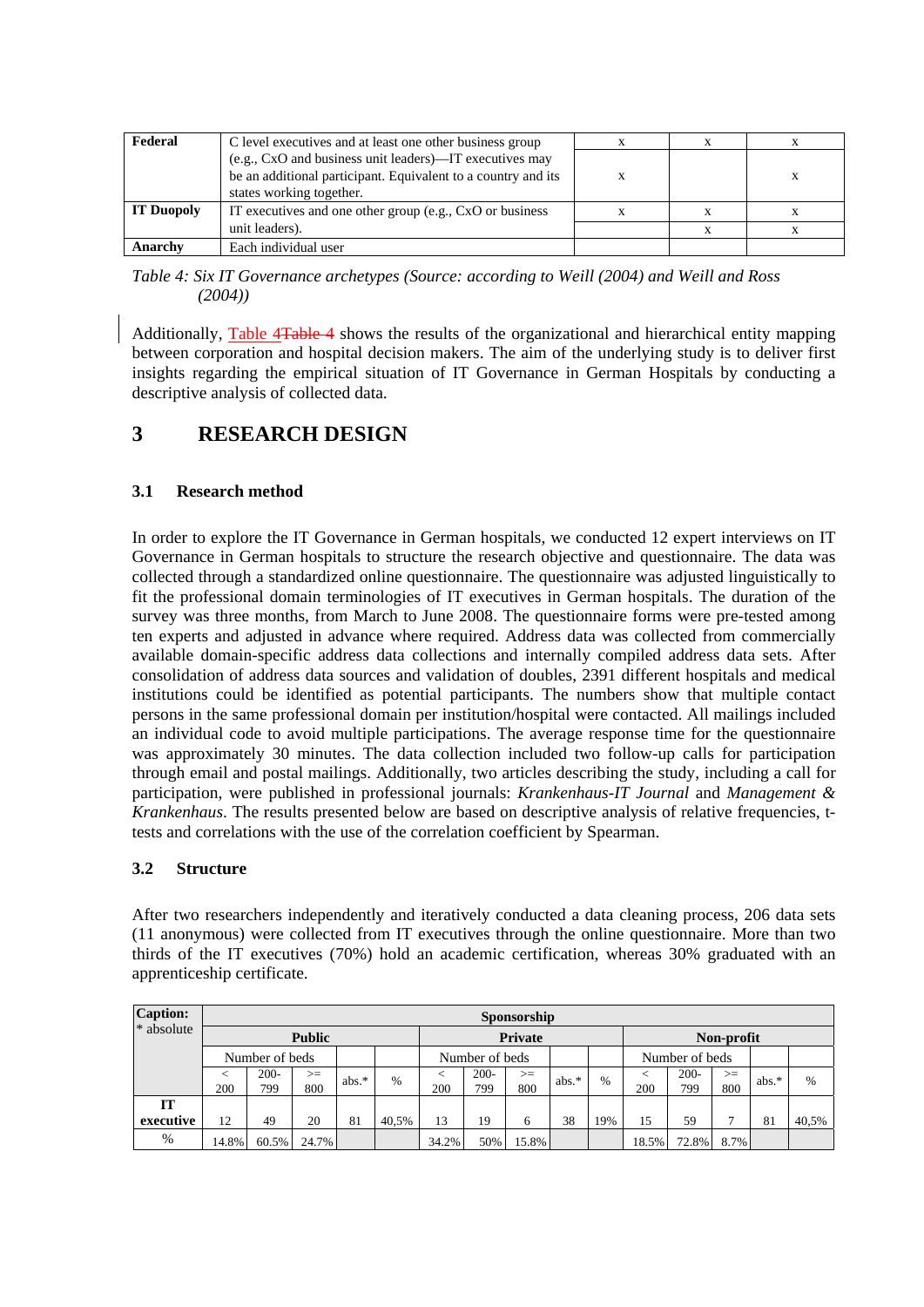#### *Table 5. Sample structure (n=200)*

For further analysis, the data set was segmented based on two segmentation attributes: *type of sponsorship* and *size of the hospital* as discussed previously. The size of the hospital was measured in number of beds. We adopted the classification of the hospital size from Leimeister et al. (2008a). Hospitals were classified into three categories "under 200 beds", "200 to 799 beds" and "800 and more beds". This segmentation is based on an interview series among experts from the German medical and hospital environment. The type of sponsorship is partitioned to three categories: "public", "private" and "non-profit" and corresponds with the German hospital market structure.

| Sponsorship                       | <b>Public</b>        | <b>Private</b>               | Non-profit                |
|-----------------------------------|----------------------|------------------------------|---------------------------|
| <b>Federal Statistical Office</b> | 36.01%               | 38.37%                       | 25.62%                    |
| Sample                            | 40.50%               | 19.00%                       | 40.50%                    |
| <b>Size</b>                       | Small $(1-199$ beds) | <b>Medium (200-799 beds)</b> | Big $(800 + \text{beds})$ |
| <b>Federal Statistical Office</b> | 55.54%               | 40.54%                       | 3.92%                     |
| Sample                            | 20.00%               | 63.50%                       | 16.50%                    |

 *Table 6. Comparison between German hospital market structure and our sample (according to (Destatis 2008a)* 

When compared with data from the Federal Statistical Office, our sample is not consistent with the statistical data about German hospital market structure (see Table 6Table 6). While our sample consists of 40.5% non-profit hospitals, only 25.62% of the hospitals in Germany are under control of a non-profit sponsor. In contrast, our sample contains only 19% of private hospitals, whereas 38.37% of hospitals in Germany are held privately. We also see differences in hospital size between our sample and the German hospital market structure. Within our sample only 20% of all hospitals are small compared with 55.54% in the German hospital market. By contrast large hospitals are overrepresented in our sample, with a share of 16.5% compared to 3.92% in the German hospital market. Based on the structure of the sample displayed in Table 5 and Table 6, we accept that the informative value of conducted t-tests might be limited and its application restricted.

## **4 EMPIRICAL DATA**

### **4.1 IT-budget**

In a first step, we analyzed the distribution of the IT budget. The respondents could assign 100% of the IT budget to three different categories. The first category *Operations* contains all costs for the operations of current IT systems in the hospital. The second category *Projects* includes all expenses for projects beyond operating tasks. This part of the IT budget is invested to develop new and innovative IT solutions within the hospital. The last category *Organization* involves all personnel expenses.

The three left bars in Figure 1 Figure  $\frac{1}{2}$  show the comparison between the hospitals by size (n=203). The rightmost bar represents the average values across all hospitals (n=203). The IT budget for the IT organization in large hospitals with 800 beds and more is slightly lower (33.9%) compared to 35.1% in medium and 36.6% in small hospitals. On the other hand, large hospitals invest more in IT projects (22.1%), compared to 21.8% in medium and 18.1% in small hospitals.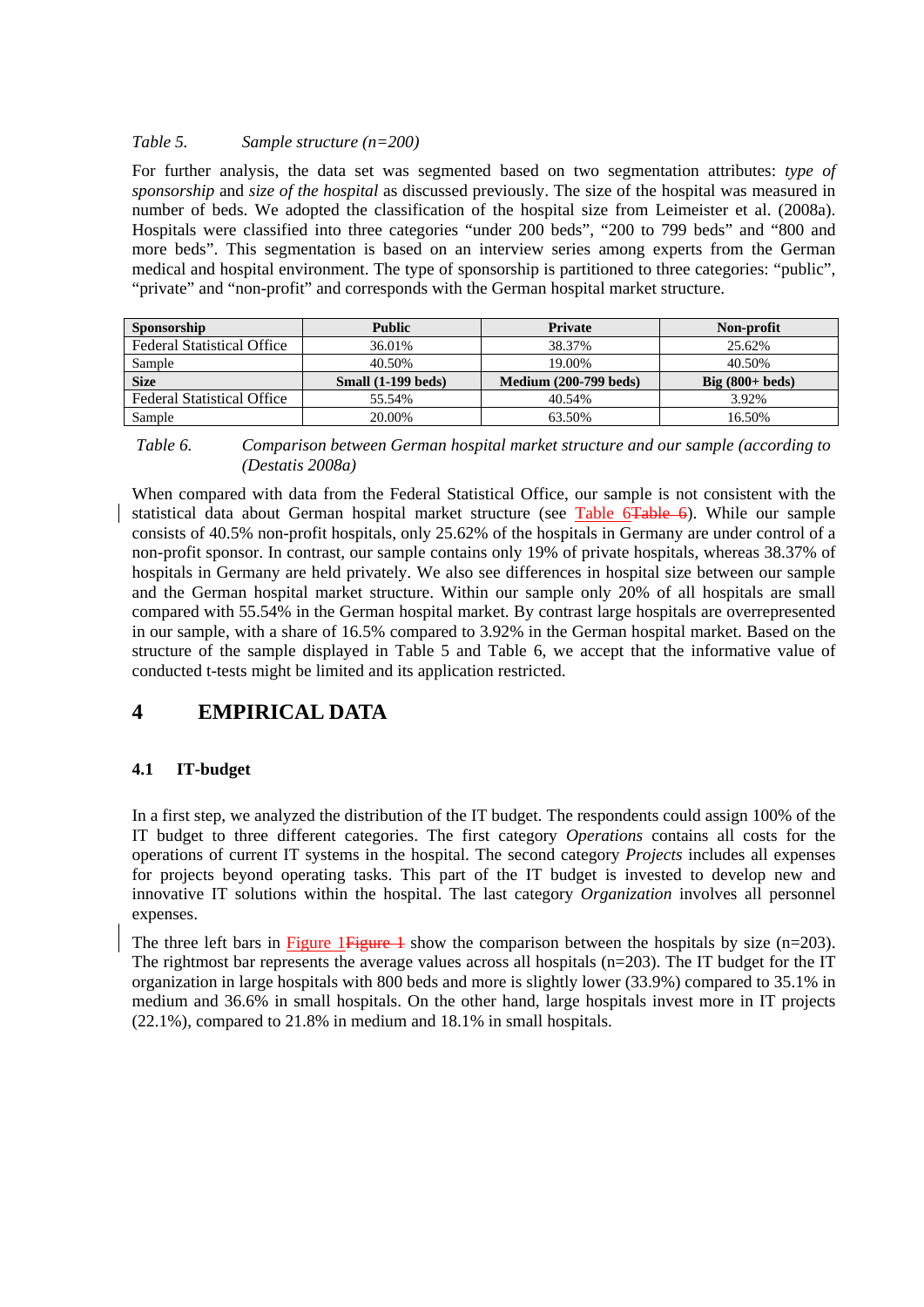

*Figure 1. Relative distribution of the IT budget across hospital size and sponsorship (Source: sample data)* 

Bars number four to six from the left give an overview over the IT budget distribution across different sponsorships (n=200). Here we could identify differences in all budgeting areas. First, the part for IT operations represents almost half of the whole IT budget in private hospitals (47.3%) compared to 43.8% in public and 41.9% in non-profit hospitals. Second, the organizational part on the IT budget is much lower in private hospitals (30.1%) compared to 34.5% in public and 38.2% in non-profit hospitals. Finally, private hospitals invest a bigger share in IT projects (22.6%) compared to 21.7% from public and 19.9% from non-profit hospitals. T-tests could not reveal any significant differences in hospital size or sponsorship. This might result from the structure of the sample.

### **4.2 IT decision-making authority**

The second question was related to the decision-making authority. Three types of decision-making authority were formulated in the questionnaire: the IT manager can only prepare but not make decisions, the IT manager is allowed to make decisions within a specific amount of budget and the IT manager may decide over the full amount of the IT budget (see Figure 2).



*Figure 2. Decision-making authority (Source: sample data)* 

Our study revealed differences across sponsorship and size (see Figure 2). While only 8.6% of the IT managers from non-profit and 11.1% from public hospitals are allowed to make decisions within their full IT budgets, more than a quarter (26.3%) of IT managers from private hospitals may decide over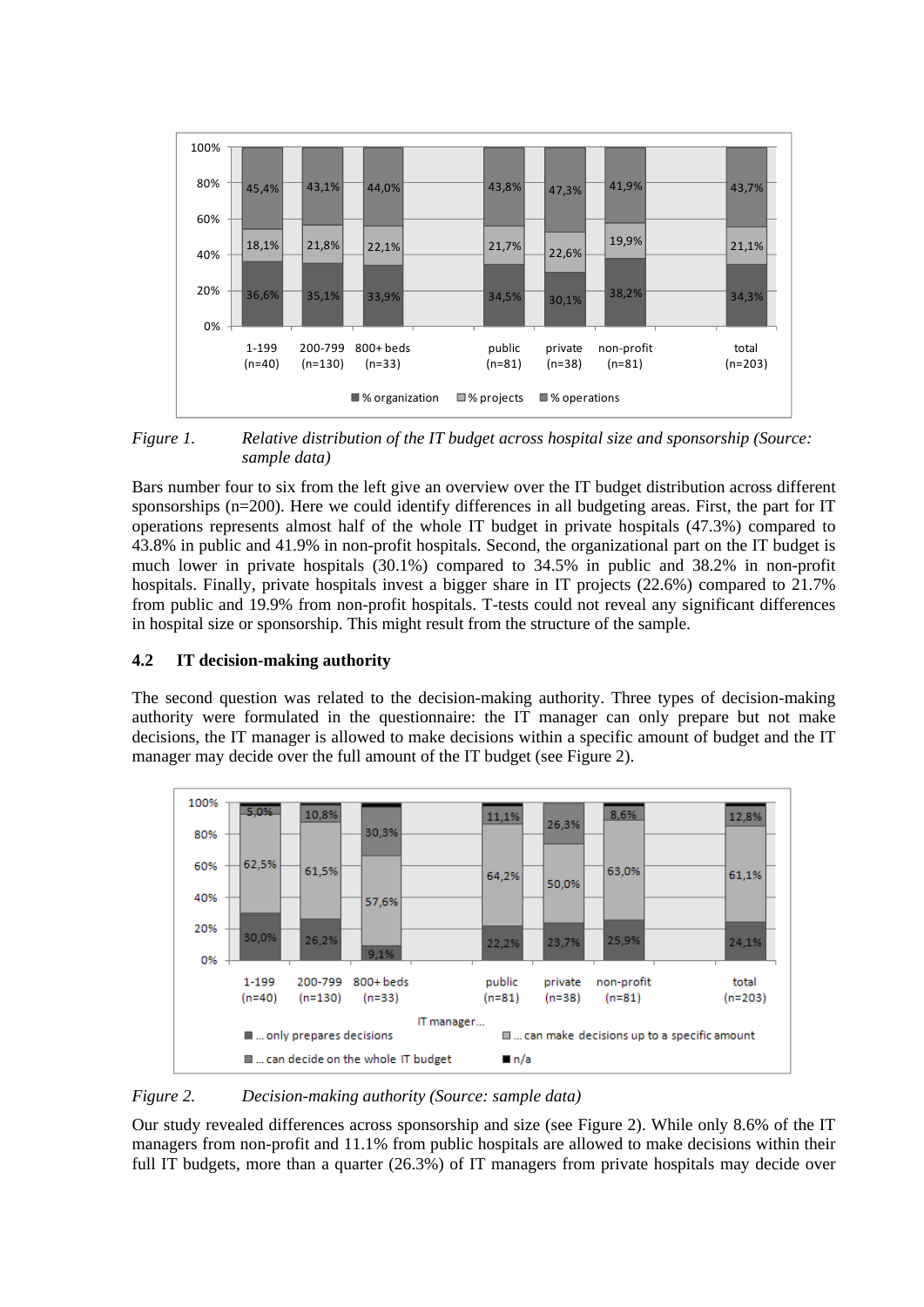the full amount of the IT budget by their own. The percentage of IT managers which only prepare decisions is almost the same across all hospitals (from 22.2% in public over 23.7% in private to 25.9% in non-public hospitals). Across hospital size, IT managers from large hospitals are more likely to be able to make decisions by their own (30.3% in large, 10.8% in medium and 5.0% in small hospitals) than in medium and small hospitals. This fact is also underpinned by a correlation between the freedom of IT budget decisions (decision-making authority index) and the number of beds  $(r=0.202)$ ; p=0.004; n=203; see Table 7). The decision making authority index is based on a three point scale: "prepare IT decisions" was mapped on a value of 1, "make decisions within a specific amount of budget" was mapped on a value of 2 and "make decisions within whole IT-budget" was mapped on a value of 3 (higher values represent higher decision authorities).

Another analysis of decision-making authority index and the different areas of IT budget revealed a positive correlation between the decision-making authority and IT projects ( $r=0.170$ ;  $p=0.017$ ; n=203). The more decision-making authority the higher the part of IT projects on the whole IT budget. One explanation is that IT managers with low budget responsibility have difficulties to convince other stakeholders of their ideas for IT projects. Another explanation is that IT managers which execute more IT projects receive more trust from the other stakeholders and therewith more authority for decision-making.

|                        | <b>IT-operations</b> | IT-projects      | IT-organization | Number of beds  |
|------------------------|----------------------|------------------|-----------------|-----------------|
| <b>Decision making</b> | $-0.022 / 0.762$     | $0.170* / 0.017$ | $-0.053/0.460$  | $0.202**/0.004$ |
| authority index        | $n=203$              | $n=203$          | $n=203$         | $n=203$         |

Results of the t-test between hospital sponsorship across hospital size (see Table 8) disclose that differences in decision-making authority exist between big private hospitals and public (level of significance: 0.026) as well as non-profit (level of significance: 0.048) hospitals. The results need to be interpreted carefully as large public and non-profit hospitals are underweighted in the sample.

|                      | <b>Hospital sponsorship</b> |                        |                       |  |  |  |
|----------------------|-----------------------------|------------------------|-----------------------|--|--|--|
| <b>Hospital size</b> | public vs. private          | private vs. non-profit | public vs. non-profit |  |  |  |
| $1-199$ beds         | 0.230                       | 0.549                  | 0.547                 |  |  |  |
| 200-799 beds         | 0.243                       | 0.621                  | $0.007**$             |  |  |  |
| $800+$ beds          | 0.026*                      | $0.048*$               | 0.687                 |  |  |  |

*Table 8. T-tests between hospital sponsorship across hospital size about decision-making authority (Source: sample data)* 

#### **4.3 IT decision domains**

As previously described, we analyzed all IT decision domains across hospitals by classifying our sample in hospital sponsorship and size. The first IT decision domain we focused on is *IT Strategy*. Figure 3 shows that the fraction of the federal archetype increases and the fraction of IT duopoly decreases with hospital size. This can be explained by an increasing number of departments at larger hospitals. Decision processes for the IT strategy more often follow the archetype of an IT Monarchy in non-profit hospitals (34.2%) than in public (24.7%) and private (19.8%) hospitals. In public hospitals the most frequent archetype is federal, possibly because the share of large hospitals in public hospitals is higher than in private and non-profit ones, according to our sample data (Figure 3 and Table 5Table 5). Results for the decision domain *IT Standards* show that the most common archetype for IT standards is IT Monarchy (from 57.5% in small to 69.7% in big hospitals). This is not surprising, considering that decisions surrounding IT standards are often technically-driven, and do not primarily affect business process issues. In any case, almost one-fifth of the hospitals use a federal archetype in decisions on IT standards. The biggest share of the federal archetype can be found in private hospitals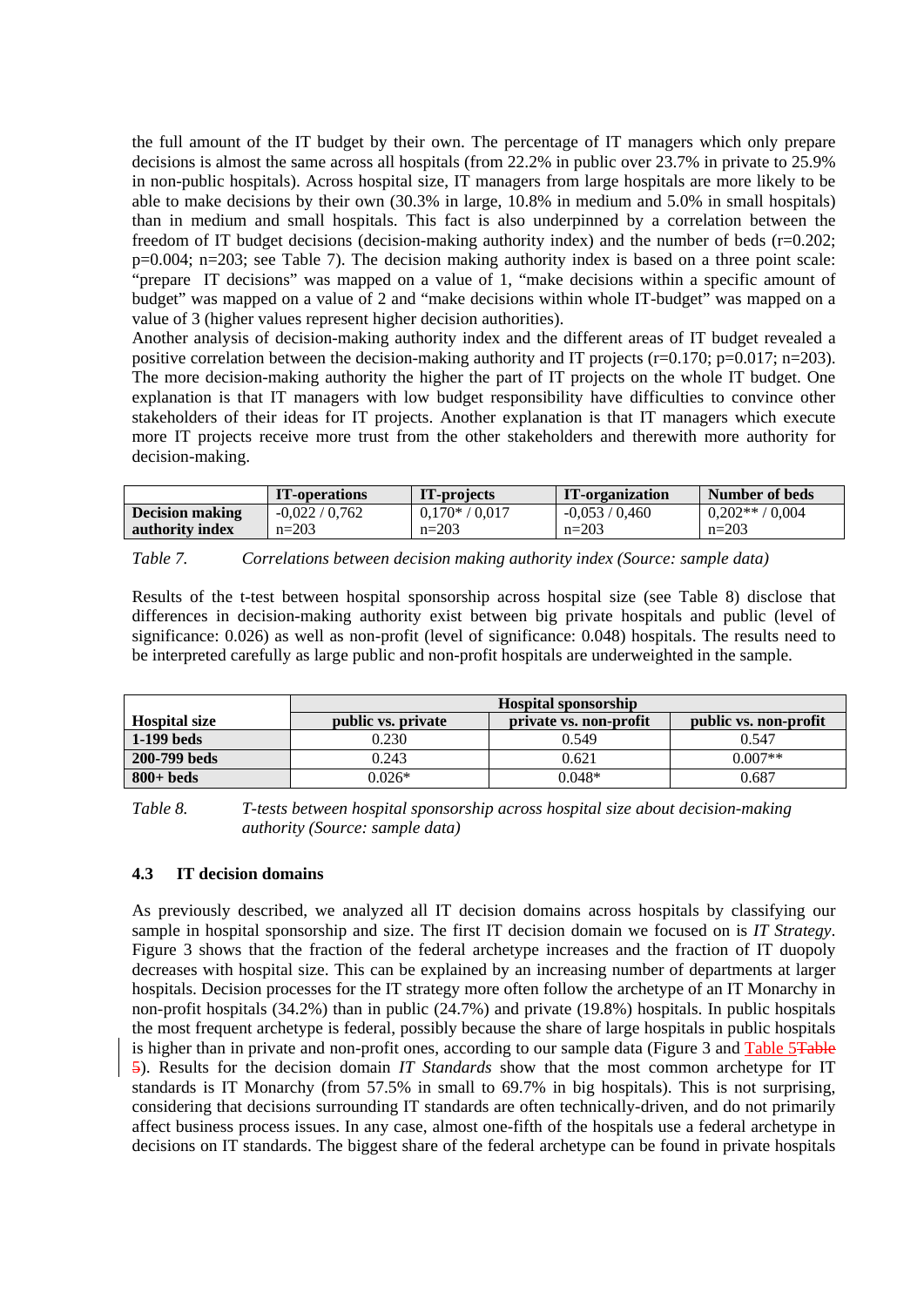

(23.5%), the smallest in non-profit hospitals (5.3%). Noticeable is the high share of IT duopoly in nonprofit hospitals (15.8%) which is almost twice as high as in public hospitals (8.6%). IT standards IT strategy

*Figure 3. Decision areas (Source: sample data)*

Next, we analyzed the decision domain *IT Applications*. In this decision domain, the archetypes are distributed very differently. IT Monarchy plays an unimportant role. The most mentioned archetype is federal. The fraction grows with the hospital size (42.5% in small, 58.5% in medium and 63.6% in large hospitals). This result shows that the clinical departments which use IT applications are mostly involved in decisions about these applications. In non-profit hospitals we identified a percentage of 18.4% and in private hospitals a percentage of 16% in which decisions on IT applications are made according to a Business Monarchy archetype — that means, without the involvement of IT decision makers and departments. The lower percentage of the federal archetype in non-profit hospitals is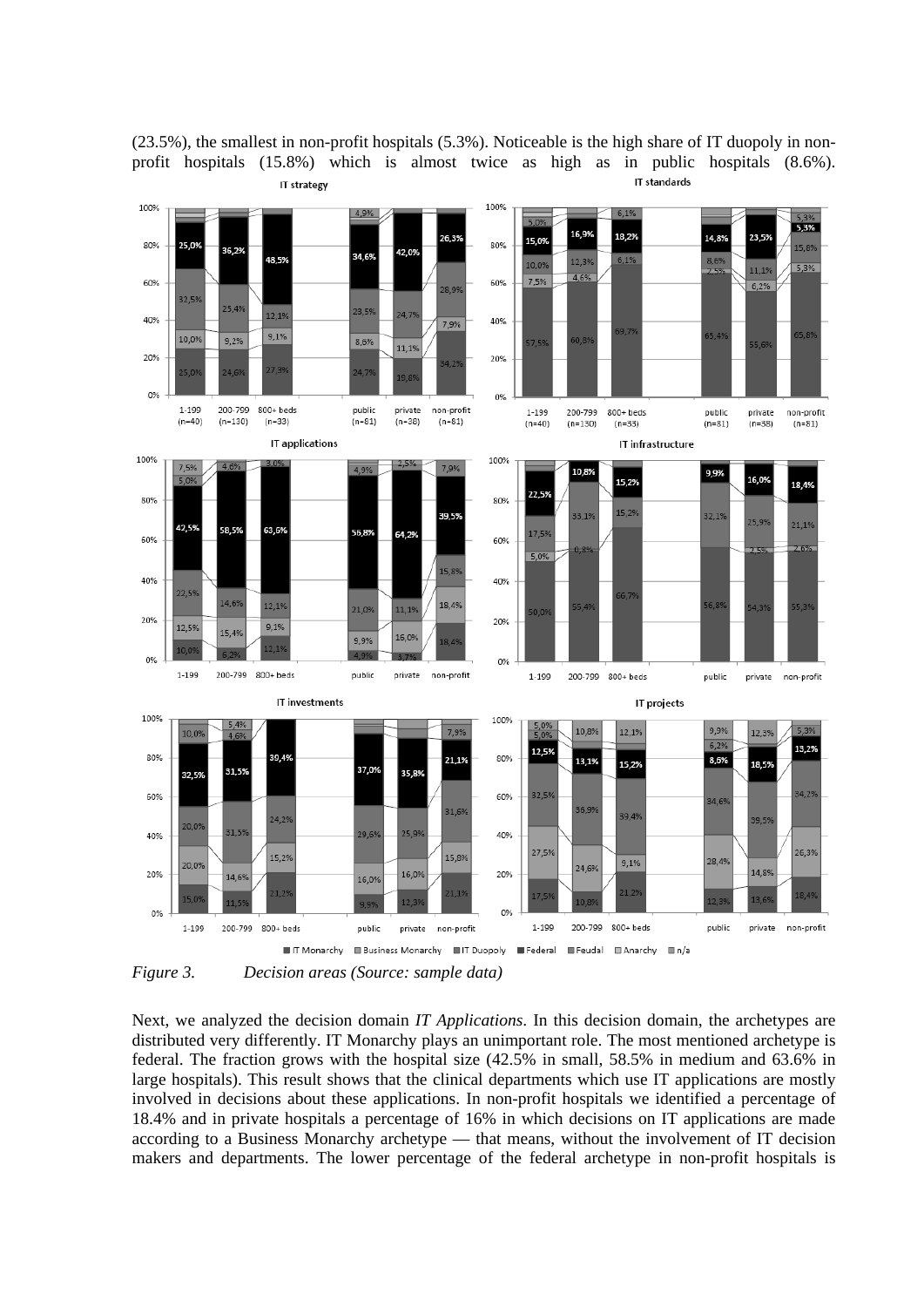derived from the high share of small and medium sized hospitals for this sponsorship type (see Table 5<del>Table 5</del>). In addition, the share of IT Monarchy in non-profit hospitals is much higher than in the other types of hospitals. One explanation might be that IT managers in non-profit hospitals place themselves near to medical and operating departments so they get more trust in selecting the best application for the requirements of their internal customers. The decision domain *IT Infrastructure* is dominated by the IT Monarchy archetype. The second important archetype is IT Duopoly. The federal archetype only plays a role in small hospitals (22.5%). The distribution of archetypes is highly similar across all sponsorship types. More than 50% of the decisions are made within a IT Monarchy governance type. These results demonstrate that IT infrastructure issues as well as IT standards are highly specified decisions of IT specialists in German hospitals.

The four main governance archetypes within the *IT Investment* decision area in German hospitals are IT Monarchy, Business Monarchy, IT Duopoly and Federal archetypes, with the last two archetypes being more dominant according to sponsorship and hospital size. The share of the IT Duopoly archetype is especially high in medium-sized (31.5%) and non-profit (31.6%) hospitals, whereas the share of the federal archetype is high in large (39.4%) and public (37,0%) hospitals. The results might be influenced by the share of large public hospitals in our sample data (24.7% compared to 15.8% of large private and 8.7% of large non-profit hospitals).

Our descriptive analysis on the *IT Projects* decision domain reveals that decisions on projects are mostly conducted in an IT Duopoly governance type. Just above 39.0% of the participants from larger hospitals confirm that an IT Duopoly governance is used for project decisions. A comparable picture describes the numbers derived from the survey data on small and medium sized hospitals where 32.5% and respectively 36.9% of participants indicate an IT Duopoly archetype for decisions on IT projects. Nevertheless, we see a relatively high fraction of the answer item "not applicable" (n/a), especially in medium (10.8%) and large (12.1%) as well as public (9.9%) and private (12.3%) hospitals. This indicates that the decision domain on IT projects does not exist in the mentioned sponsorship types and sizes of hospitals.

## **5 DISCUSSION**

Based on different objectives and attributes between small and large as well as between private and non-private (public and non-profit) hospitals, we analyzed the IT governance approaches between hospital sizes and sponsorships. Overall, we concentrated our analyses on three topics: IT budget, IT decision-making authority and IT decision domains.

The relative distribution of IT budgets across German hospitals is dominated by IT budgets concerning IT operations. One explanation for this distribution could be that German hospitals deal with many legacy systems. In contrast, IT project-related budgeting which is invested to develop new and innovative IT solutions within the hospital, covers the smallest share. Although the partitioning of the IT budget differs between hospital size and sponsorship, these differences are not statistically significant.

In a next step, we identified a significant correlation between decision-making authority and the percentage of IT projects on the overall IT budget. We assume that IT managers invest mainly in IT projects. In other words, the more decision-making authority on IT budget, the more IT improvement through innovative IT project deliverables can be expected. Furthermore, with the help of t-tests we proved statistically significant differences between large and medium, as well as small hospitals in decision-making authority. In other words, the larger the hospital size measured in number of beds, the higher the decision-making authority of IT managers. We could also show that these significant differences only exist between private and non-private (public and non-profit) sponsorships.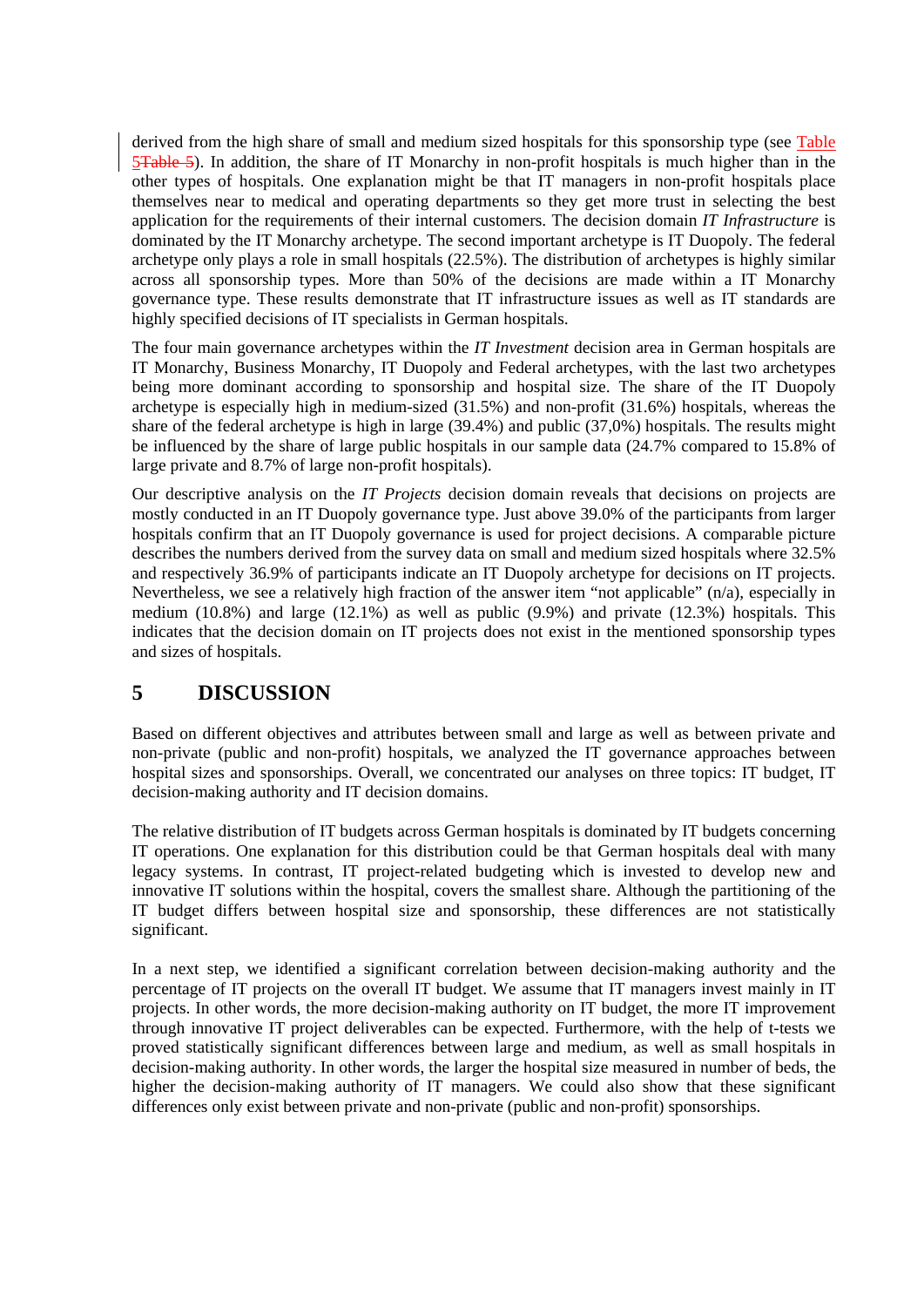We assume that private hospitals are more dedicated to increasing revenue and optimizing return on investment than hospitals under different sponsorship types based on findings of described similar studies. Our study revealed that IT managers from private hospitals try to support these objectives with a higher fraction of IT projects on the overall IT budget.

The third topic of the underlying study investigated the structures of IT decision domains in German hospitals. Our study revealed that in most hospitals a project-oriented specification of business needs for purchased or internally developed IT applications is not conducted in a systematic IT Governance approach. The high absence rate of a systematic IT Governance execution, especially in private and large hospitals in the decision domain IT Projects is very surprising as IT project-related budgeting is invested to develop novel IT solutions and drive innovation.

## **6 LIMITATIONS AND FURTHER RESEARCH**

This study is not without its limitations. First, the study is limited by its data collection process and data set structure. The collected data represents a snap shot of reality and therefore conclusions on dynamics and timely progression cannot be derived. In the future, multiple and frequent data collection processes could lead to interesting findings over time. The data set structure is not representative along sponsorship and size segmentation. Second, the study only considers the perspective of chief information officers and IT managers in German hospitals, which might generate a bias on question items. Further analysis might be coupled with additional qualitative data collection, in order to create a deep and coherent understanding of these preliminary findings. In combination with further in-depth statistical analysis, the researchers plan to generate and test structural equation models to expose cause and affect chains in IT Governance in German hospitals and to identify the role of contingency factors in choosing the optimal IT Governance archetype. The generated findings could be used to discover similarities and differences to industry-related results and patterns discovered in comparable studies.

## **7 REFERENCES**

- Anderson, G. F., B. K. Frogner, R. A. Johns and U. E. Reinhardt (2006). Health Care Spending And Use Of Information Technology in OECD Countries. Health Affairs May/June 2006*,* 25 (3), 819-831.
- Apkon, M. and P. Sighaviranon (2001). Impact of an electronic information system on physician workflow and data collection in the intensive care unit. Intensive Care Medicine*,* 27 (1), 122- 130.
- Bernnat, R. (2006). Endbericht zur Kosten-Nutzen-Analyse der Einrichtung einer Telematikinfrastruktur im deutschen Gesundheitswesen. Booz Allen Hamilton GmbH, Düsseldorf.
- Blum, K., M. Offermanns and P. Perner (2007). Krankenhaus Barometer Umfrage 2007. Deutsches Krankenhausinstitut e.V., Düsseldorf.
- Borzekowski, R. (2002). Measuring the Cost Impact of Hospital Information Systems: 1987-1994. Board of Governors of the Federal Reserve System, Washington, DC.
- Crane, R. M. and B. Raymond (2003). Fulfilling the Potential of Clinical Information Systems. The Permanente Journal 7(1), 62-67.
- Destatis (2006). Gesundheit in Deutschland 2006. Statistisches Bundesamt Deutschland, Wiesbaden.
- Destatis (2008a). Gesundheitswesen: Grunddaten der Krankenhäuser 2006. Statistisches Bundesamt Deutschland, Wiesbaden.
- Destatis (2008b). Kosten der Krankenhäuser in 1.000 €. Gliederungsmerkmale: Jahre, Kostenarten, Krankenhausmerkmale: (Bettenzahl / Krankenhausart / Zahl der Fachabteilungen / Träger) Ad-hoc table. Statistisches Bundesamt Deutschland, Wiesbaden.
- Fähling, J., F. Köbler, J. M. Leimeister and H. Krcmar (2009). Wahrgenommener Wert von IT in Krankenhäusern - eine empirische Studie. Wirtschaftsinformatik 2009, Vienna, Austria.
- Haas, P. (2005). Medizinische Informationssysteme und elektronische Krankenakten. Springer, Berlin.